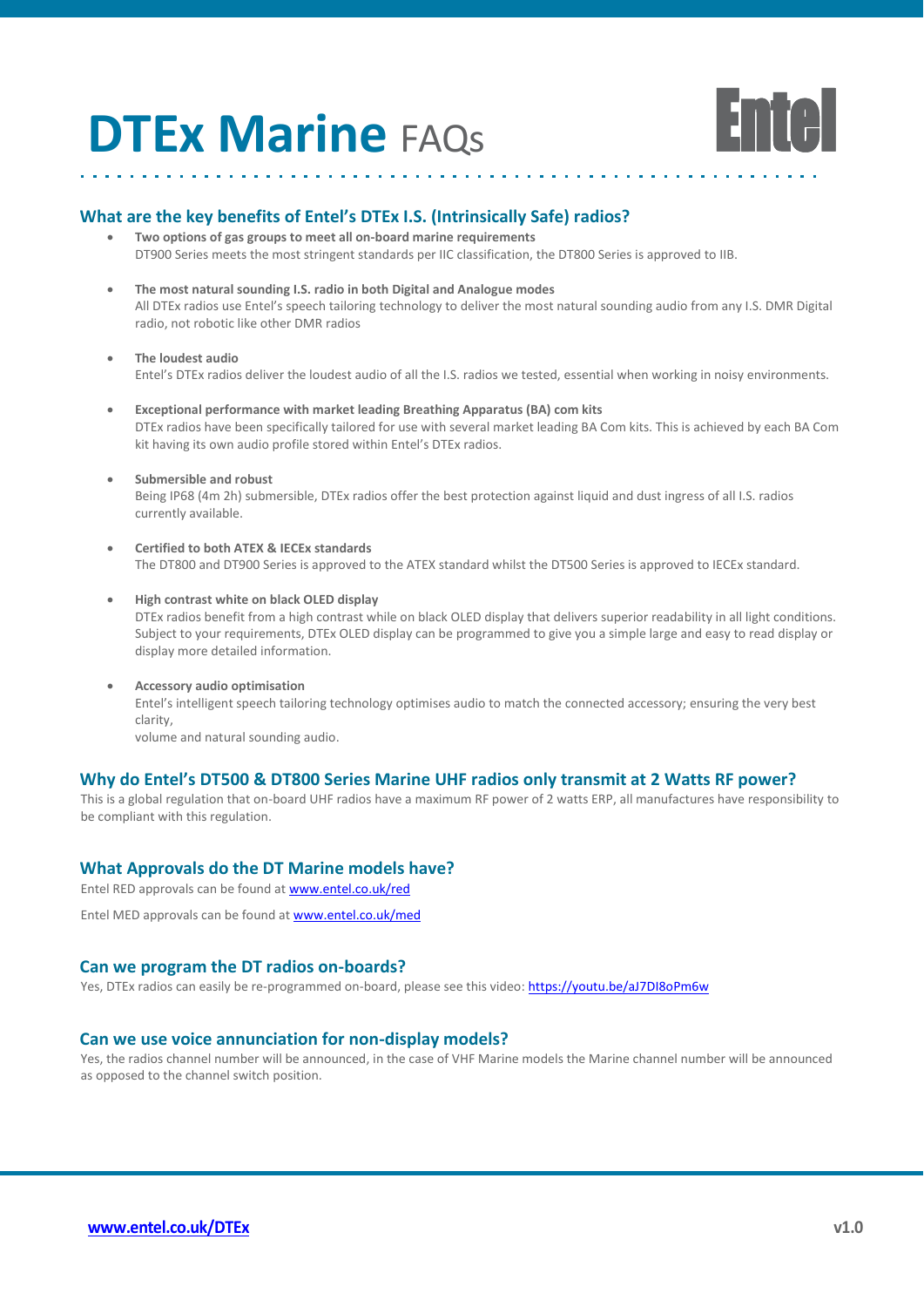# **DTEx Marine** FAQs



#### **Do Entel's DTEx radios work with my existing Entel / other make I.S. and non I.S. radios?**

Supporting both analogue and DMR digital modes ensures backwards compatibility with existing analogue radio systems; it is also the route to migrating to fully-digital operations at your own pace.

### **What are the main benefits of using Digital vs. Analogue?**

- Digital radios don't suffer from static like Analogue radios so sound much better when receiving a weak signal or being used near to equipment that is causing radio interference
- Digital radios have a significantly longer operational time on a single charge (up-to 40% longer, compared to Analogue)
- DTEx has exceptional audio quality, far superior to any analogue portables

#### **What battery technology is used for DTEx radios?**

DTEx radios batteries are Lithium-ion (Li-ion), the key benefits are:

- Other rechargeable battery technologies suffer with a higher self-discharge rate. Lithium-ion cells rate of self-discharge is much lower than that of other rechargeable technologies such as Ni-Cad and NiMH
- Lithium-ion batteries do not require any maintenance to ensure their performance. Ni-Cad cells required periodic discharge maintenance to ensure that they did not exhibit memory effect.

#### **What is DTEx radios battery endurance from a single charge?**

Two-way radio battery endurance measurements are standardised as a 5-5-90 duty cycle (5% transmitting, 5% receiving & 90% standby).

DTEx radios 5-5-90 duty cycle endurance in Digital mode at full transmitter power are:

- $\bullet$  IIC 1W versions = 17.5 Hours
- IIB 2W versions = 17 Hours

#### **What Entel accessories are available for DTEx radios?**

Please see the current list of Entel DTEx accessories here:<https://www.entel.co.uk/products/range/accessories>

Click on the DTEx model filter:

**Model Selection Filter**



### **Can my old HT Accessories be used with DTEx radios?**

The only HT accessory that can be used with DTEx is the charger.